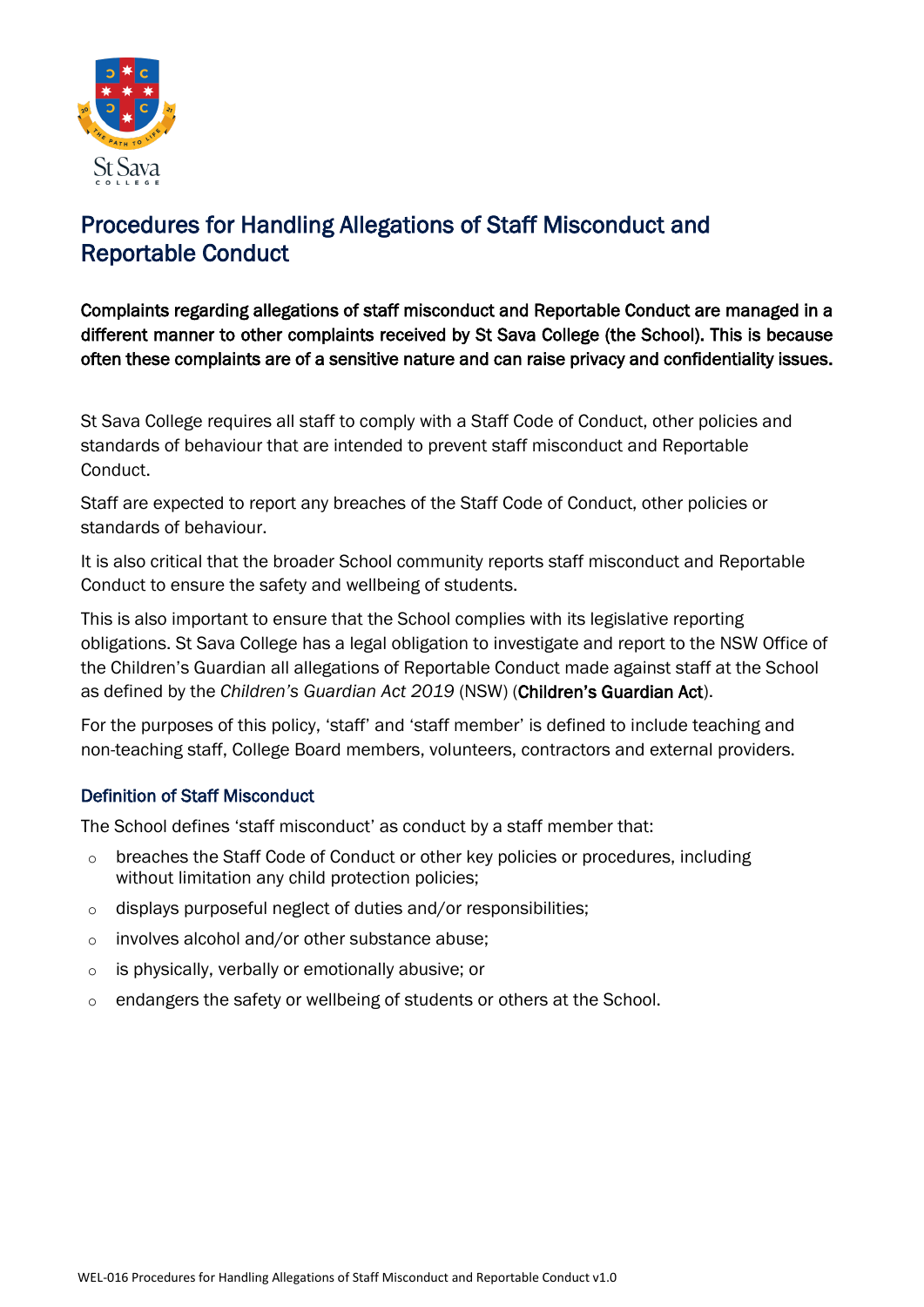## Definition of Reportable Conduct

The Children's Guardian Act defines Reportable Conduct as:

- o a sexual offence;
- o sexual misconduct;
- o ill-treatment of a child;
- o neglect of a child;
- o an assault against a child;
	- an offence under s 43B (failure to protect) or s 316A (failure to report) of the *Crimes Act 1900* (NSW); or
- $\circ$  behaviour that causes significant emotional or psychological harm to a child.

Some examples of conduct that would not constitute Reportable Conduct include touching a child to get their attention, guide them or comfort them, a teacher raising their voice to attract attention or restore order in a classroom, or conduct that is established to be accidental.

## Making a Complaint or Allegation of Staff Misconduct or Reportable Conduct

You can make a formal complaint or allegation of staff misconduct or Reportable Conduct by contacting the Principal by:

- Sending an email to [office@stsava.nsw.edu.au](mailto:office@stsava.nsw.edu.au) marked to the attention of the Principal.
- Writing a letter to the School addressed to the Principal, St Sava College, 381 St Andrews Road, Varroville NSW 2566.
- Telephoning the School on (02) 8729 5100 and asking to speak to the Principal.

If the Principal is the subject of your complaint or allegation of staff misconduct or Reportable Conduct, please contact the President of the Board on [admin@stsava.nsw.edu.au.](mailto:admin@stsava.nsw.edu.au)

### Investigating and Managing Staff Misconduct and Reportable Conduct

The School initially investigates all complaints and allegations to determine whether the conduct in question amounts to staff misconduct, as defined in these procedures, or Reportable Conduct that must be further investigated and reported to the NSW Office of the Children's Guardian.

All investigations uphold the principles of procedural fairness and confidentiality is respected information is only shared with those who need to know.

## *Staff Misconduct*

When a complaint or allegation does not include conduct that is defined as Reportable Conduct following the School's initial investigation, and it is determined through the School's investigation that staff misconduct has occurred, the School will manage this through policies and procedures relating to staff discipline and termination.

The School will notify the complainant that the complaint or allegation does not include conduct that is defined as Reportable Conduct, and that the School will manage any staff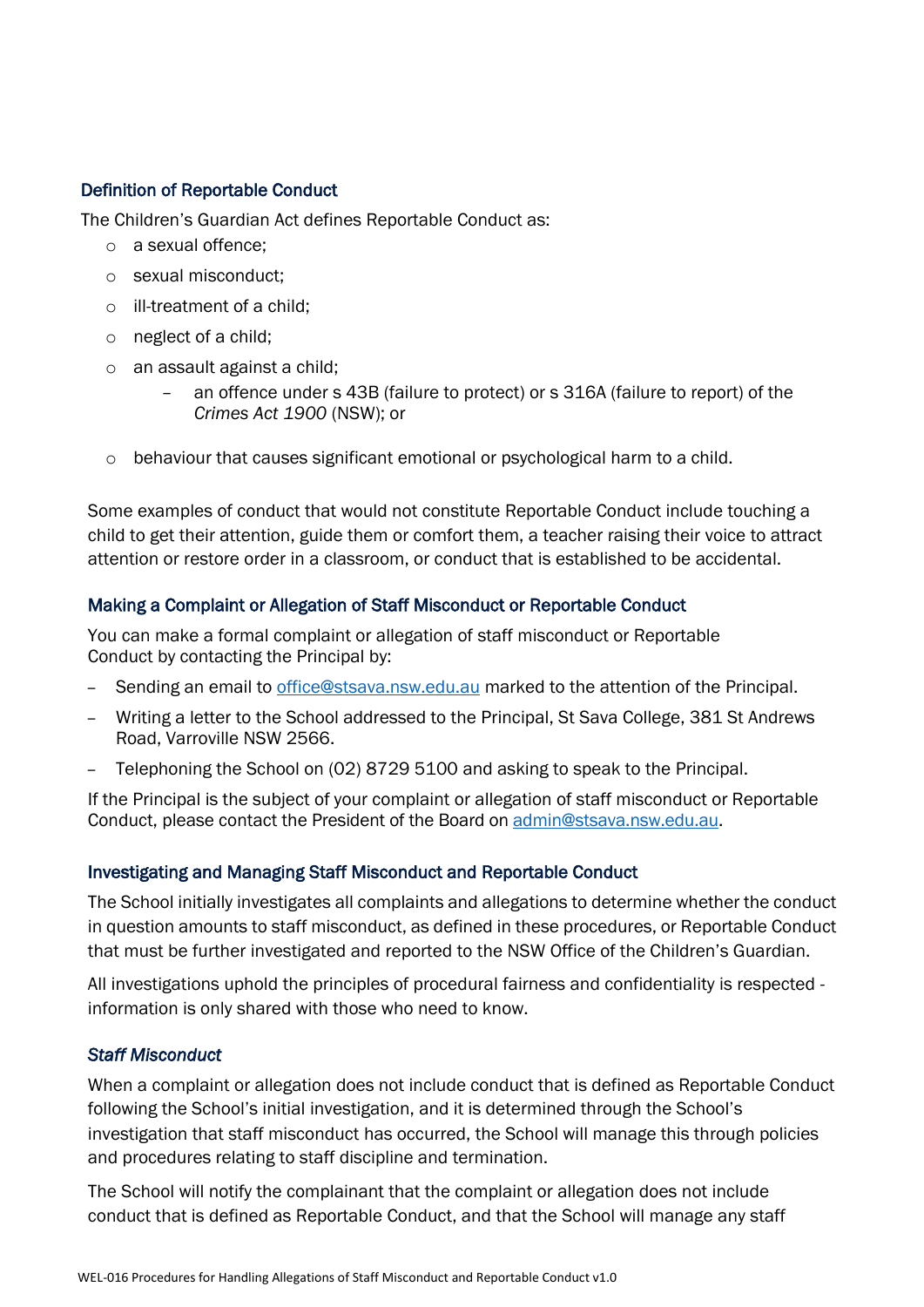misconduct involved through the policies and procedures relating to staff discipline and termination.

## *Reportable Conduct*

When a complaint or allegation does include conduct that is defined as Reportable Conduct following the School's initial investigation, the School is required by law to report the allegation to the NSW Office of the Children's Guardian within seven business days after becoming aware of the complaint or allegation. The School will conduct an internal investigation, led by the Principal. The School will also conduct [risk management](https://ocg.nsw.gov.au/organisations/reportable-conduct-scheme/reportable-conduct-fact-sheets) following any allegation that includes conduct defined as Reportable Conduct to identify and mitigate any ongoing risks to student safety and wellbeing. A further risk assessment is conducted during the internal investigation and at the end of that investigation.

When [planning and conducting the investigation,](https://ocg.nsw.gov.au/organisations/reportable-conduct-scheme/reportable-conduct-fact-sheets) the School follows the guidelines in the NSW Office of the Children's Guardian.

The Principal must make a finding of Reportable Conduct if he is satisfied, on the balance of probabilities, that the case against the employee has been proved.

The School is required to notify the NSW Office of the Children's Guardian of the findings of the internal investigation as soon as possible once the internal investigation has been finalised.

### Making a Finding of Reportable Conduct

If the School's internal investigation results in a finding of Reportable Conduct, following the School's notification to the NSW Office of the Children's Guardian, the School undertakes a final risk assessment of the conduct, the staff member and the circumstances, and takes action to mitigate ongoing risks.

### Disclosing Information to the School Community

A parent or carer has a legitimate interest in being told of the process that is being followed to investigate an allegation that their child was a victim of staff misconduct or Reportable Conduct.

Information can often be provided to the parent, carer or child without the need to consider legal impediments to disclosure. However, legal impediments – real or feared – may discourage the timely and appropriate release of information, particularly in the case of Reportable Conduct allegations.

The School closely follows the NSW Office of the Children's Guardian guidance on this issue provided in the [Disclosing information to children, parents and carers fact sheet.](https://ocg.nsw.gov.au/organisations/reportable-conduct-scheme/reportable-conduct-fact-sheets)

The School is permitted to disclose information to: